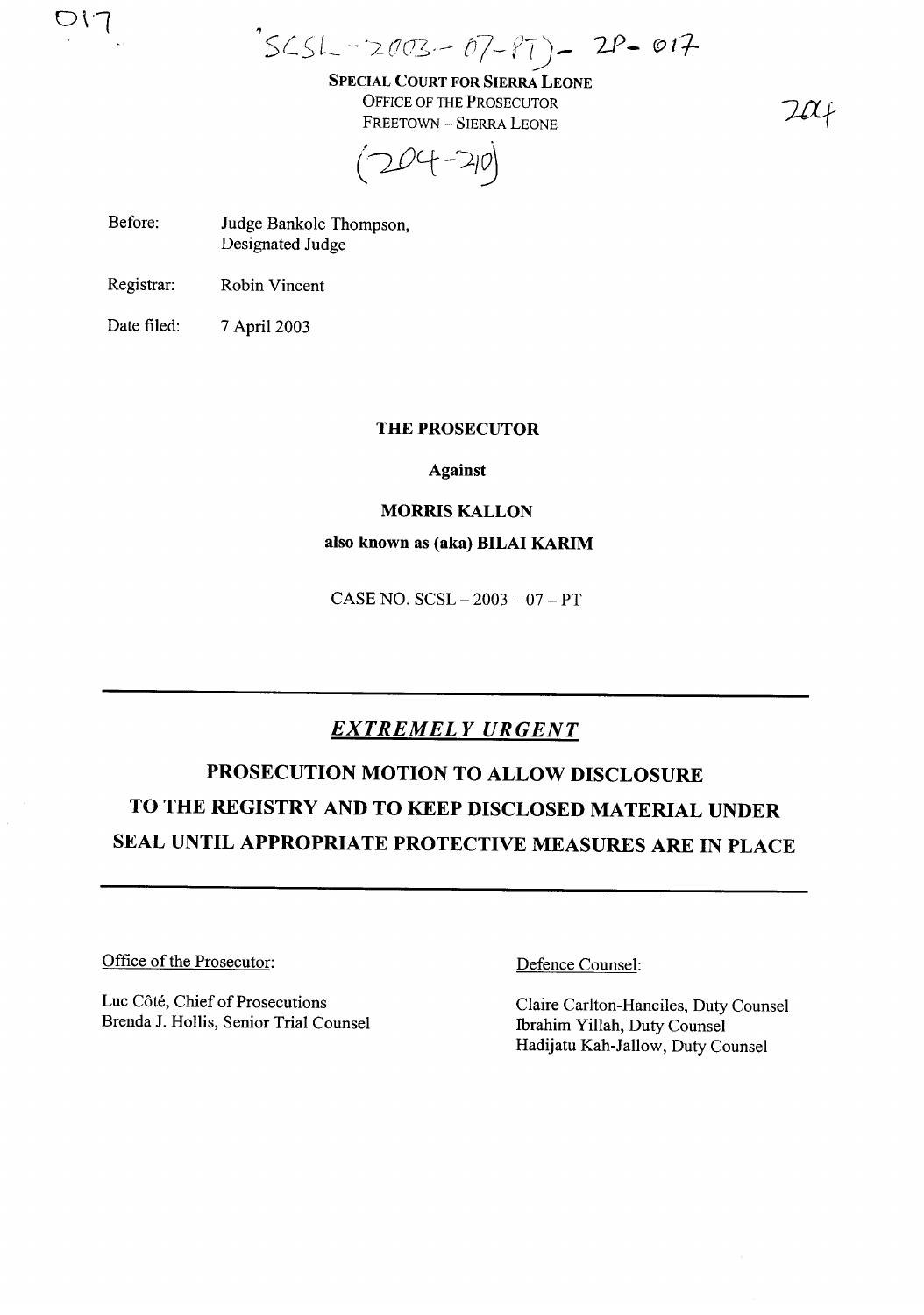SPECIAL COURT FOR SIERRA LEONE OFFICE OF THE PROSECUTOR FREETOWN - SIERRA LEONE

#### THE PROSECUTOR

#### Against

### MORRIS KALLON

#### also known as (aka) BILAI KARIM

CASE NO.  $SCSL - 2003 - 07 - PT$ 

### *EXTREMELY URGENT*

# PROSECUTION MOTION TO ALLOW DISCLOSURE TO THE REGISTRY AND TO KEEP DISCLOSED MATERIAL UNDER SEAL UNTIL APPROPRIATE PROTECTIVE MEASURES ARE IN PLACE

1. Consistent with Articles 16 and 17 of the Statute of the Special Court for Sierra Leone (the Statute) and pursuant to Rules 53, 54, 66, 69, 73 and 75 of the Special Court's Rules of Procedure and Evidence (Rules), the Prosecution respectfully submits a Motion to allow disclosure of the initial Rule  $66(A)(i)$  materials to the Registry.

2. By motion, dated 7 April 2003, the Prosecution requested immediate protective measures for witnesses and victims and for non-public disclosure. That motion is incorporated by reference in this motion.

3. In the motion for immediate protective measures, the Prosecution has requested the Designated Judge or Trial Chamber to order immediate measures to protect the identity of witnesses and to protect confidentiality of all non-public materials disclosed to the Defence. Those measures include:

allowing the Prosecution to withhold identifying data of Prosecution's witnesses or any other information which could lead to the identity of such a person to the Defence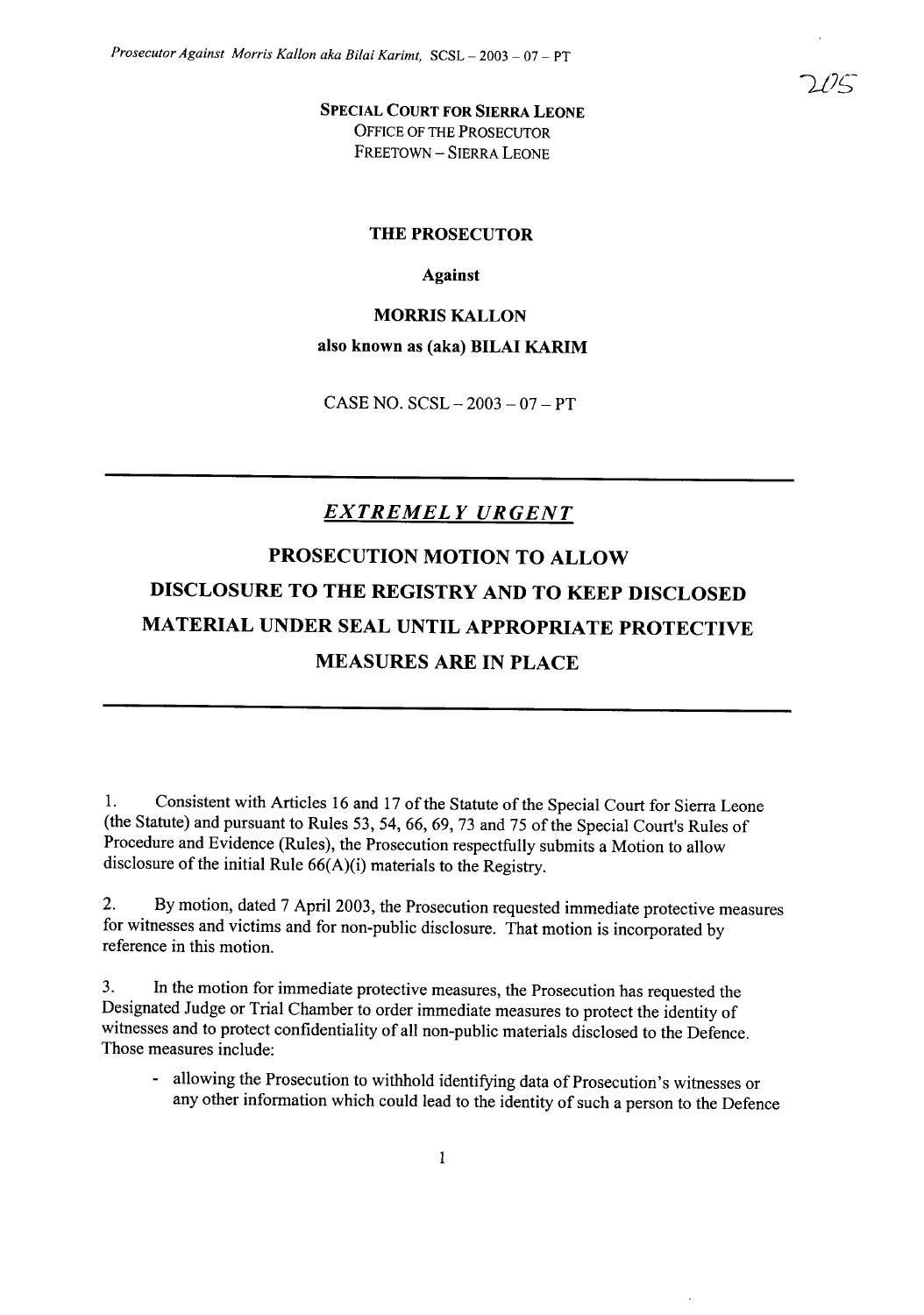until twenty-one (21) days before the witness is to testify at trial;

- prohibiting the Defence from sharing, discussing or revealing, directly or indirectly, any disclosed non-public materials of any sort, or any information contained in such documents, to any person or entity other than the Defence;
- ensuring that the Defence does not interview Prosecution witnesses without the consent of the Chamber and reasonable prior notice to the Prosecution.

4. The first appearance of the Accused was 15 March 2003. Although the initial appearance continued beyond this date, in an abundance of caution the Prosecution is using this date as the beginning date of its initial disclosure obligations pursuant to Rule  $66(A)(i)$ . Accordingly, the initial Rule 66(A)(i) disclosure must be completed no later than 14 April 2003.

5. On information and belief, the Prosecution has determined it is necessary to take immediate measures to safeguard the security and privacy of witnesses and victims, Prosecution investigations, the integrity of the evidence and of these proceedings. In the event appropriate orders have not been issued by 14 April 2003, interim measures will be required to allow the Prosecution to meet its disclosure obligation as well as to meet its obligation to protect witnesses, victims, the integrity of Prosecution investigations and the integrity of these proceedings.

6. Therefore, absent appropriate protective measures, the Prosecution requests the Designated Judge to issue:

(a) an Order allowing the Prosecution to make its initial Rule  $66(A)(i)$  disclosure to the Registry;

(b) an Order to the Registry to keep the disclosed material under seal until the Designated Judge or the Trial Chamber has issued orders for appropriate protective measures for witnesses, victims and non-public materials.

Freetown, 7 April 2003.

For the Prosecution,

 $\frac{1}{2}$ 

**Chief of Prosecutions**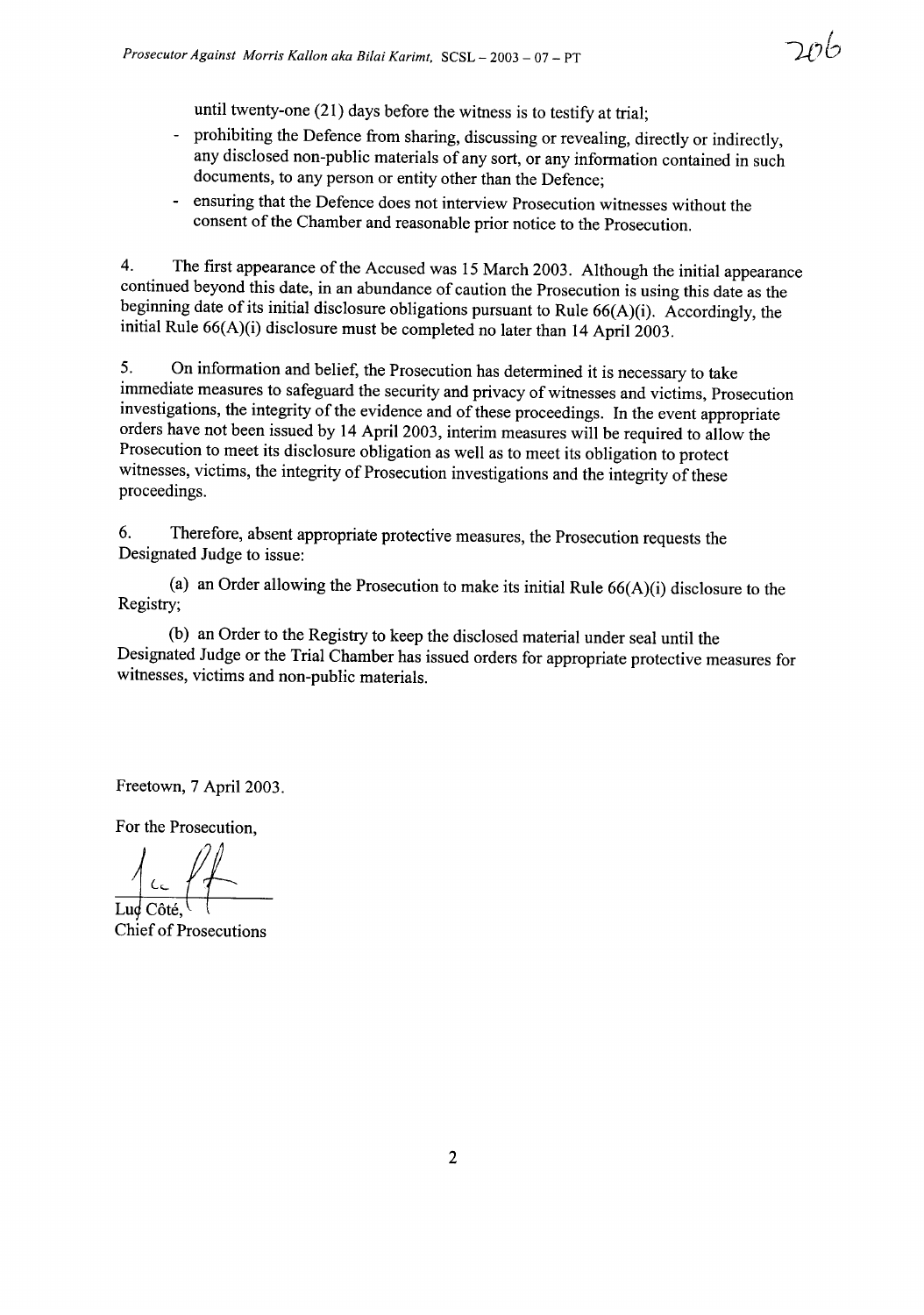PROSECUTION ATTACHMENT

 $207$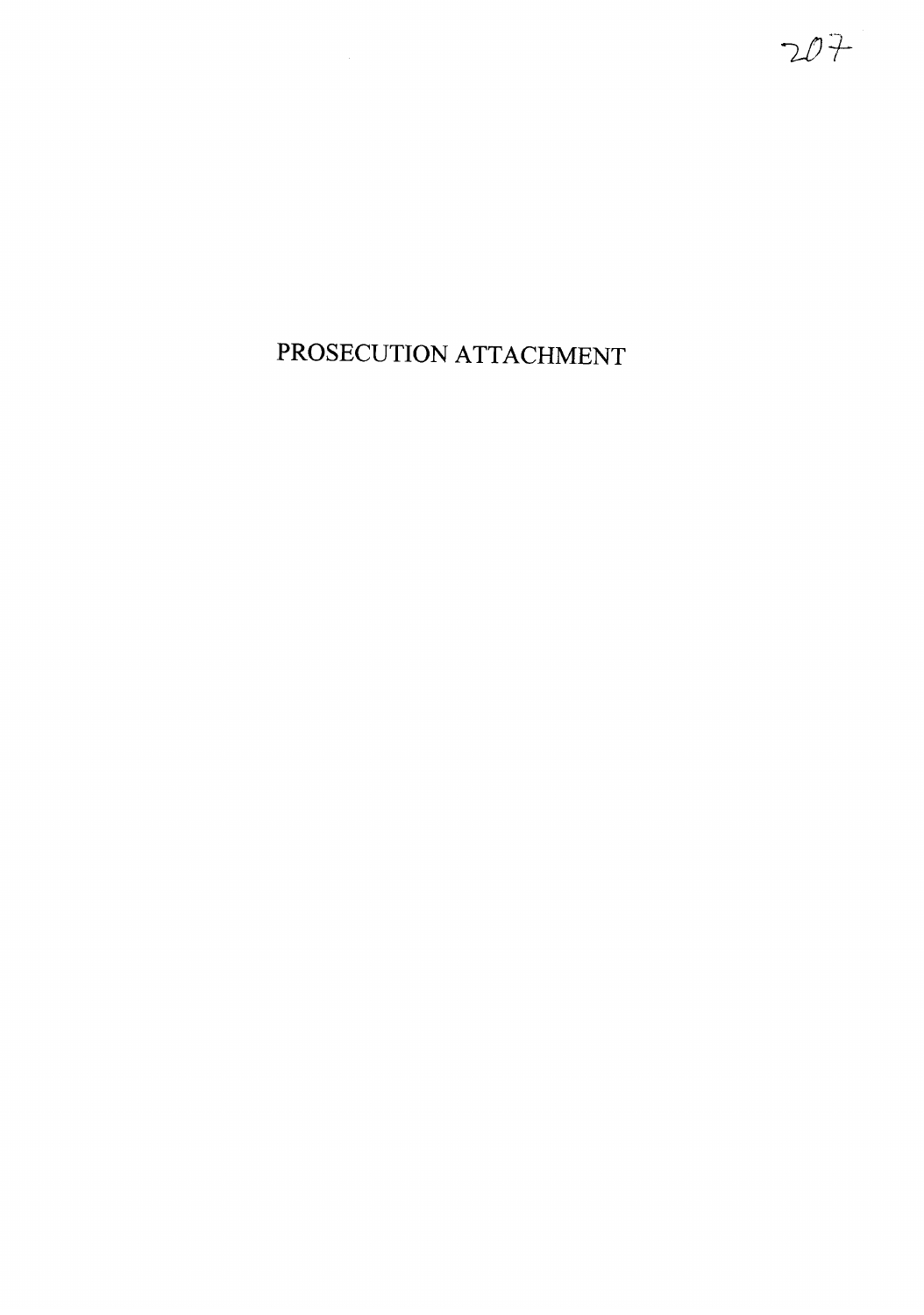## PROSECUTION ATTACHMENT

## 1. Draft Order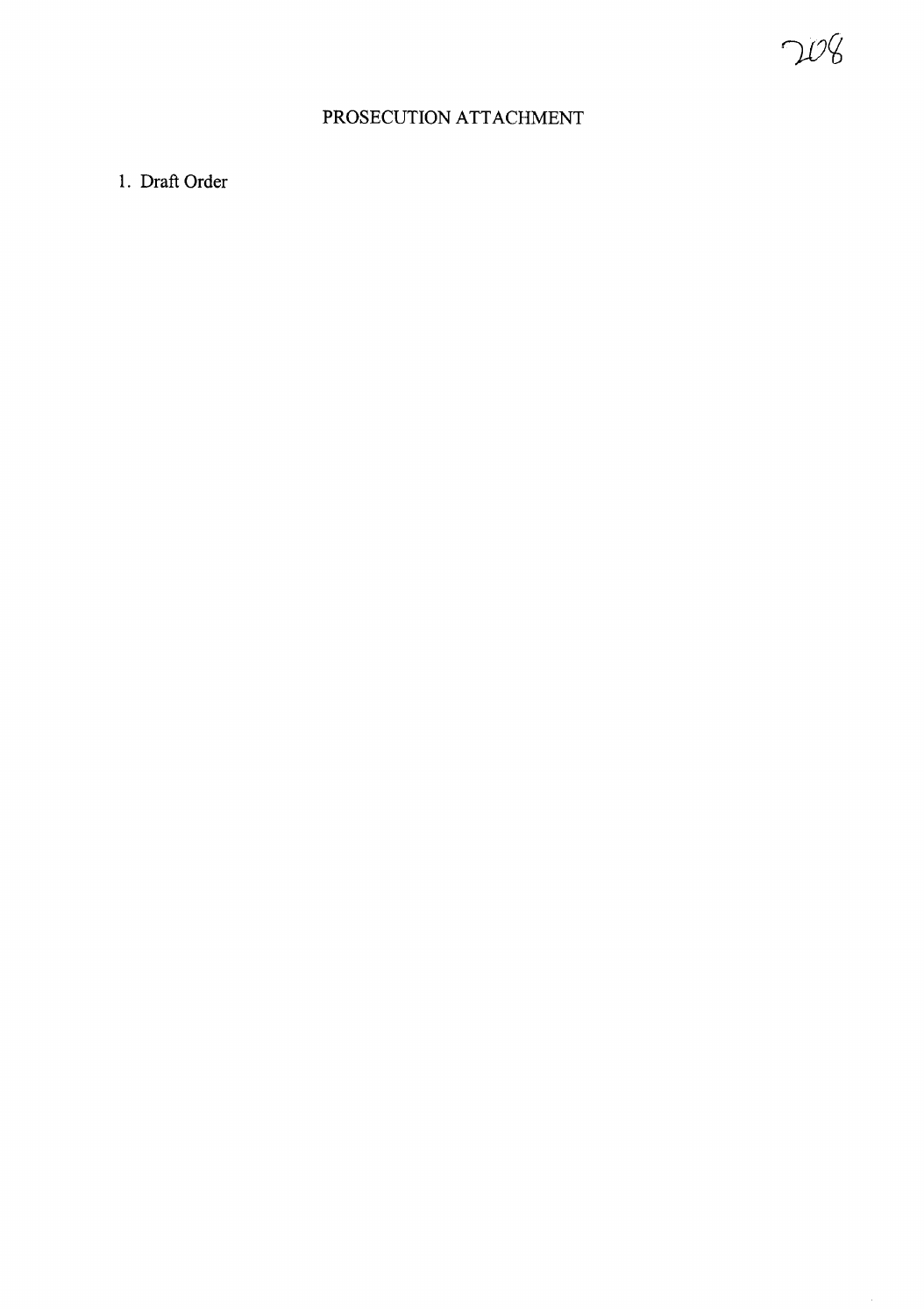## DRAFT SPECIAL COURT FOR SIERRA LEONE OFFICE OF THE PROSECUTOR FREETOWN - SIERRA LEONE

- Before: Judge Bankole Thompson, Designated Judge
- Registrar: Robin Vincent
- Date filed: 7 April 2003

### THE PROSECUTOR

Against

CASE NO.  $SCSL - 2003 - - PT$ 

# ORDER ALLOWING DISCLOSURE TO THE REGISTRY AND PLACING DISCLOSED MATERIAL UNDER SEAL UNTIL APPROPRIATE PROTECTIVE MEASURES ARE IN PLACE

Office of the Prosecutor: Defence Counsel:

 $\overline{\phantom{a}}$ 

Luc Côté, Chief of Prosecutions [Brenda J. Hollis] [James C. Johnson], Senior Trial Counsel

## DRAFT